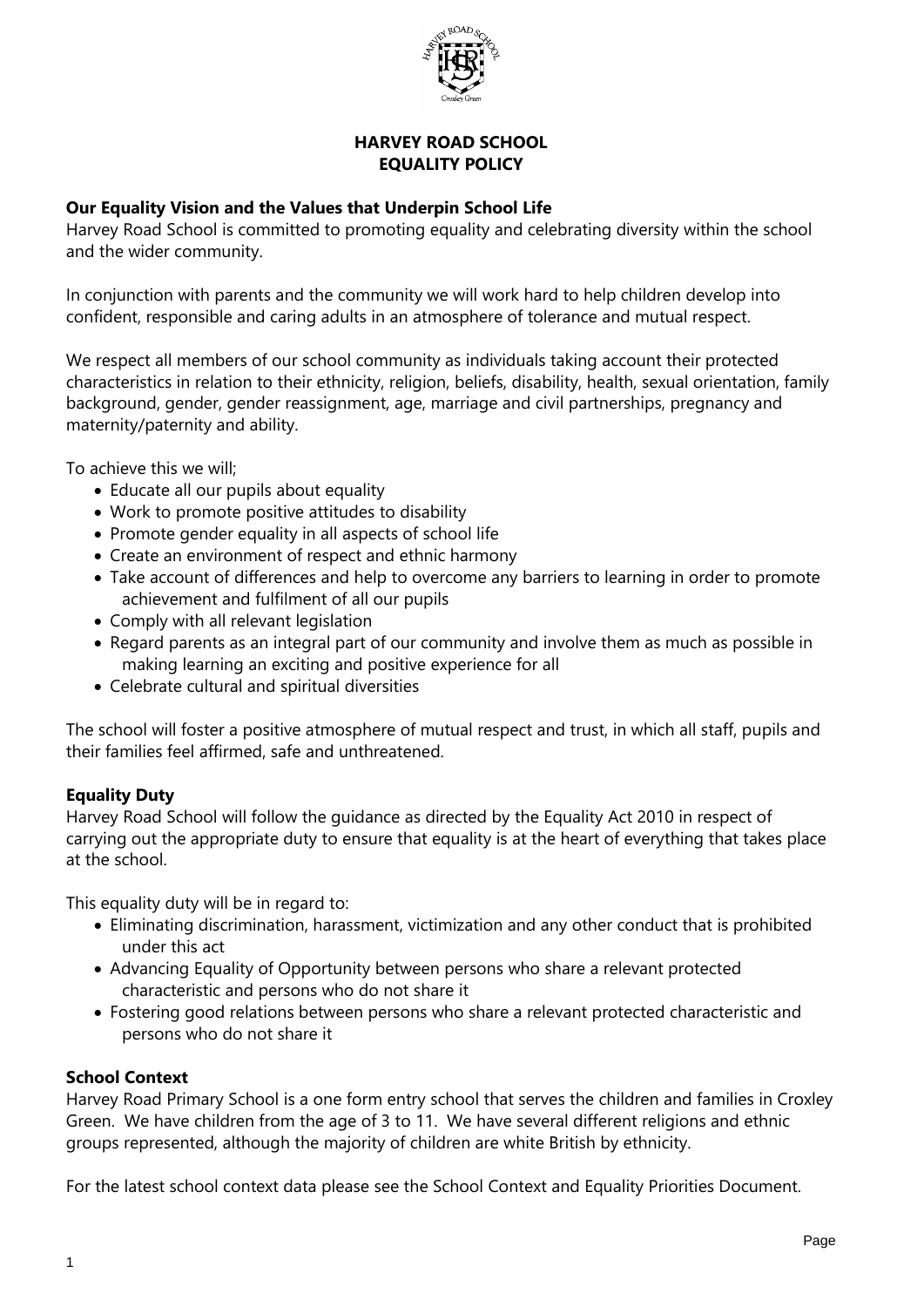## **How does Harvey Road School meet its equality duties?**

# **Pupils' Attitudes, Values and Personal Development**

At Harvey Road we celebrate diversity and make sure that we:

- Enable our pupils and staff to develop a critical awareness of diversity and equality
- Enable our pupils and staff to have the confidence and skills to challenge instances of prejudice, intolerance and discrimination
- Equip our pupils and staff to understand that reason, logic and sensitivity have to underpin the means of resolving arguments and conflicts
- Ensure a willingness by pupils and staff to learn from different cultures, backgrounds, faiths and beliefs
- Recognise the importance of language to a person's sense of identity and belonging and consider pupils' language abilities as a teaching and learning resource and a strength
- Ensure that pupils have the opportunity to receive the support and guidance they need on an individual basis and take account of the personal and cultural needs specific to that individual
- Ensure that pupils have the skills to communicate effectively (including the ability to listen and discuss) and to express their own opinions

# **Teaching and Learning**

We ensure that:

- Teaching methods and styles take full account of the needs of pupils' background experiences
- Access to optional subjects and out of school hours learning activities is fair and equitable for all
- Teaching methods encourage positive attitudes to difference, cultural diversity and equality. Teachers consider how gaps in children's experiences can be filled so that their learning is not limited by their backgrounds (This is known as cultural capital)
- The diversity of cultures and backgrounds represented in the school is seen as a positive resource for teaching and learning
- Irrespective of background, all pupils are continually challenged to reach higher standards
- A positive ethos of mutual respect and trust is fostered amongst pupils and staff, in which all members of the school community feel valued and safe
- Classrooms and other common spaces in the school, where work is displayed, present positive and challenging images that are non stereotypical and reflect the multiethnic, multilingual and multicultural society and world and differing abilities
- Learning is a collaborative and co-operative enterprise

# **The Curriculum**

We recognise the challenge of expanding pupils' contacts and insights into cultural diversity. As such we exploit opportunities to involve representatives of minority ethnic communities and diverse cultures and faiths in the school and across the curriculum. All teachers ensure that curriculum content and resources and classroom environments present and value Britain as a culturally diverse society and develop pupils' understanding of the wider world. In presenting this diversity, all staff and volunteers take care not to present different cultures in stereotyped ways.All teachers develop the dimension of cultural diversity as appropriate to their subject and care responsibilities. Collectively the school curriculum:

- Supports the development of personal, social and cultural identities in all pupils
- Teaches pupils respect and value for diversity
- Teaches pupils the nature of cultural diversity in Britain and globally
- Provides a partnership of opportunities between the home and school that directly supports children's experiences through the document, 'Things to do by the time children leave at Harvey Road School' as seen on our school website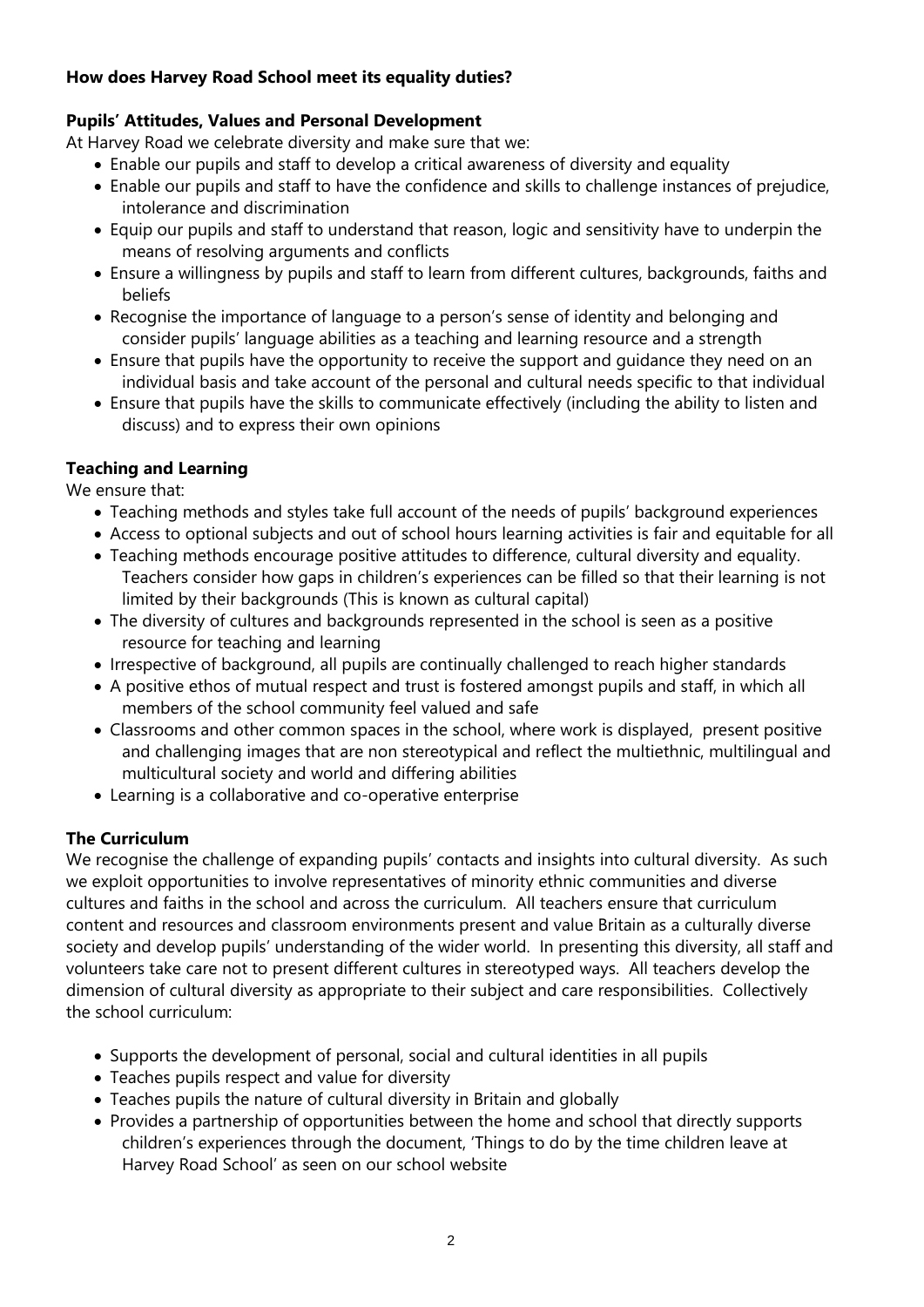## **Staff Recruitment and Retention**

The school recognises the value of diversity in the school staff and governing body and ensures that its recruitment policy:

- Does not discriminate against any minority groups
- Takes appropriate action to seek staff and governors from a diversity of backgrounds

In addition:

- Steps are taken to ensure that cultural bias is removed from recruitment and selection processes and that all involved in recruitment and selection understand how to ensure race equality in the process. A demonstrated commitment to race equality is a criterion for the selection of all new staff
- The school seeks to ensure that diversity represented in the school staff and the governing body is valued, maintained and built on
- The school monitors its support practices to ensure that retention rates for minority ethnic staff and governors match the retention rates for the staff and governing body as a whole
- The school provides data for CSF to enable them to monitor staff recruitment and retention by ethnicity

#### **Staff Career Structure and Development, Guidance and Support**

- We encourage people from under-represented minority ethnic groups to apply for positions at all levels in the school
- We ensure that all members of staff have access to professional development opportunities, to support and guidance as appropriate and to career progression opportunities
- We recognise the potential vulnerability of staff members who may feel isolated because of gender, ethnicity, age or disability and ensure that appropriate support and networking opportunities are available
- Our awareness of issues relating to cultural diversity and staff effectiveness in dealing with issues of race equality addressed in staff induction and training sessions, staff meetings and/or performance management meetings as appropriate. The school strives for consistency of approach and effective practice
- The school has appointed a Mental Health and Wellbeing Lead who's role it is to support all staff and where training has been given on supporting equality, diversity and opportunity

### **Commitment**

Leaders actively promote equality as a school priority ensuring high expectations of all and nondiscriminatory behaviour. We believe that all pupils need to experience a school environment where differences are respected and valued, and the principles of equal opportunity are actively seen to be at work in the school's ethos and procedures. To achieve this:

- Staff, governors, parents/carers and pupils are actively involved in developing, implementing and evaluating the school race equality policy
- All members of the school community understand their role in supporting and implementing the policy
- The perspectives of minority groups and isolated pupils/families are a matter for particular consideration in this process

### **The standard procedures and processes of our school – disability**

Through our good relations with parents and other stakeholders, we seek to identify disabilities of our pupils that might lead to barriers to the curriculum. We then use the mechanism of our Accessibility Plan to put in place any physical changes to the school that will remove or sufficiently reduce those barriers. We are aware of our anticipatory duty on this regard.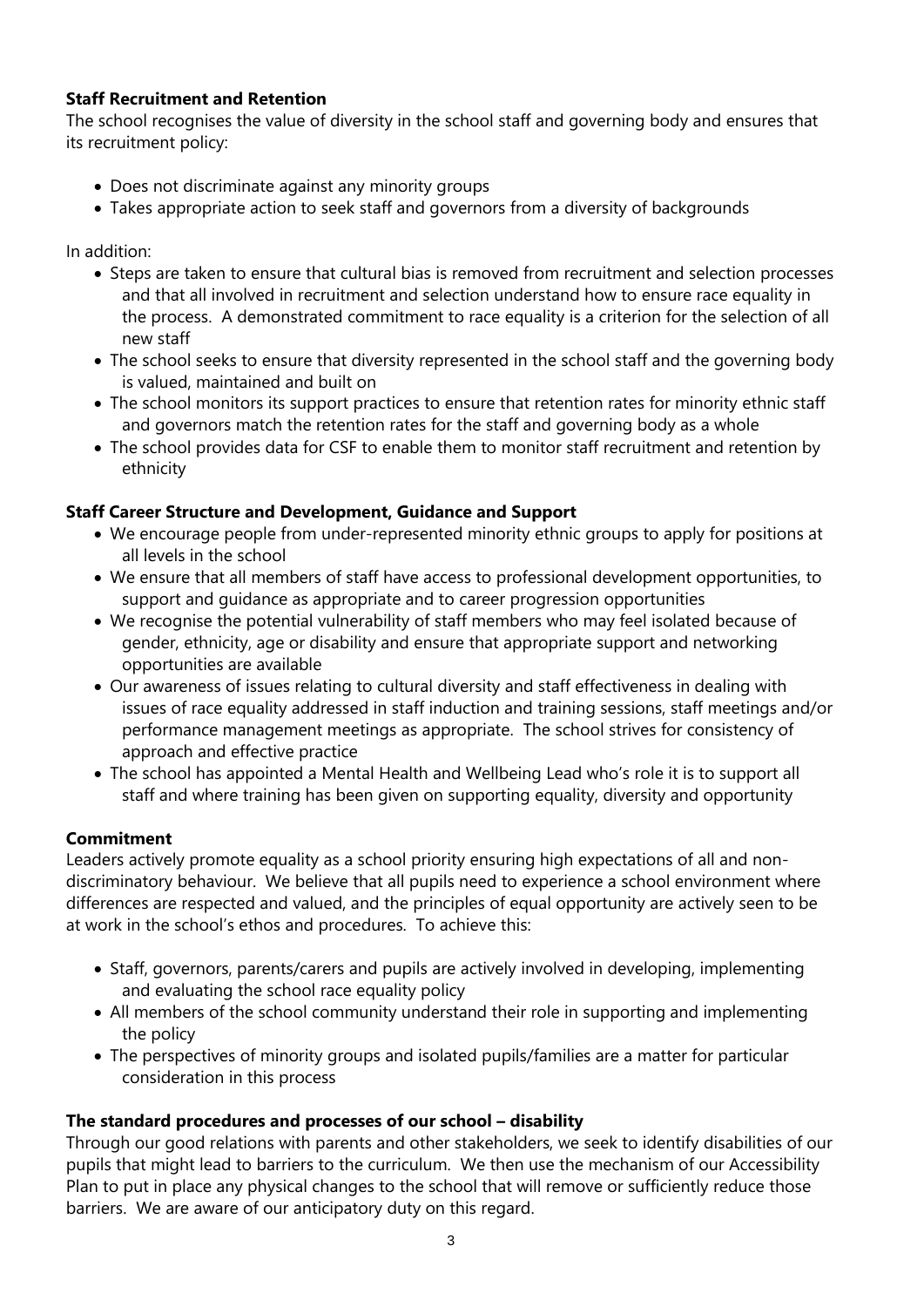## **The standard procedures and processes of our school – gender**

Through our rigorous pupil progress tracking, we identify relative achievements of gender groups in each year group and actively put in place interventions to remove or reduce any gaps in standards and/or achievement. Whilst we are aware that there is significant overlap in the attitudes and interests of boys and girls, there can also be differences of which we need to be aware. When necessary we take appropriate positive action to remove or reduce those gaps.

## **The standard procedures and processes of our school – ethnic background**

Through our annual assessment and pupil progress tracking schedule, we also analyse any gaps in standards and/or achievement between groups from different ethnic backgrounds. Whilst we are aware that many minority ethnic groups are represented by very small numbers within Harvey Road School (and this poses challenges when analysing statistical data) we, nevertheless, take seriously any relative underachievement of those groups.

## **The standard procedures and processes of our school – community cohesion**

We promote common values, and build pupils' understanding of the diversity that surrounds them through our Personal, Social, Health and Citizenship Education (PSHCE) curriculum; through our delivery of the Religious Education (RE) curriculum; through our development of the Social and Emotional Aspects of Learning (SEAL) programme; through our daily acts of collective worship and through our ethos of shared values. We are also developing good understanding of and provision for children with English as an Additional Language (EAL).

## **Roles and Responsibilities**

Harvey Road School governors are responsible for ensuring that the school meets the requirements of the equality legislation. This means that they:

- Ensure the school takes all reasonable steps to ensure that its employees do not carry out unlawful discriminatory actions or behaviour
- Support and quide the school to have due regard for equality in all its functions
- Ensure the school complies with the Equality Duty and meets the 'specific duties' to:
	- o Publish information annually to show our current school context
	- o Publish objectives that improve and/or promote equality of opportunity

All school policies will be equality impact assessed with regard to disability, gender and ethnicity at the time of review and issues arising will be carried forward into the equality action plan.

# **Harvey Road Primary School's Equality Priorities**

We have ongoing and meaningful consultation with stakeholders to ensure that we develop our policy in a way that is fit for purpose. Our objectives reflect the need to monitor and encourage pupils' awareness and active involvement supporting equality for all. The areas we have identified as a priority are held within the School Context and Equality Priorities Document.

N Rowlands Headteacher

This policy was agreed by governors: March 2021 This policy will be reviewed: March 2025